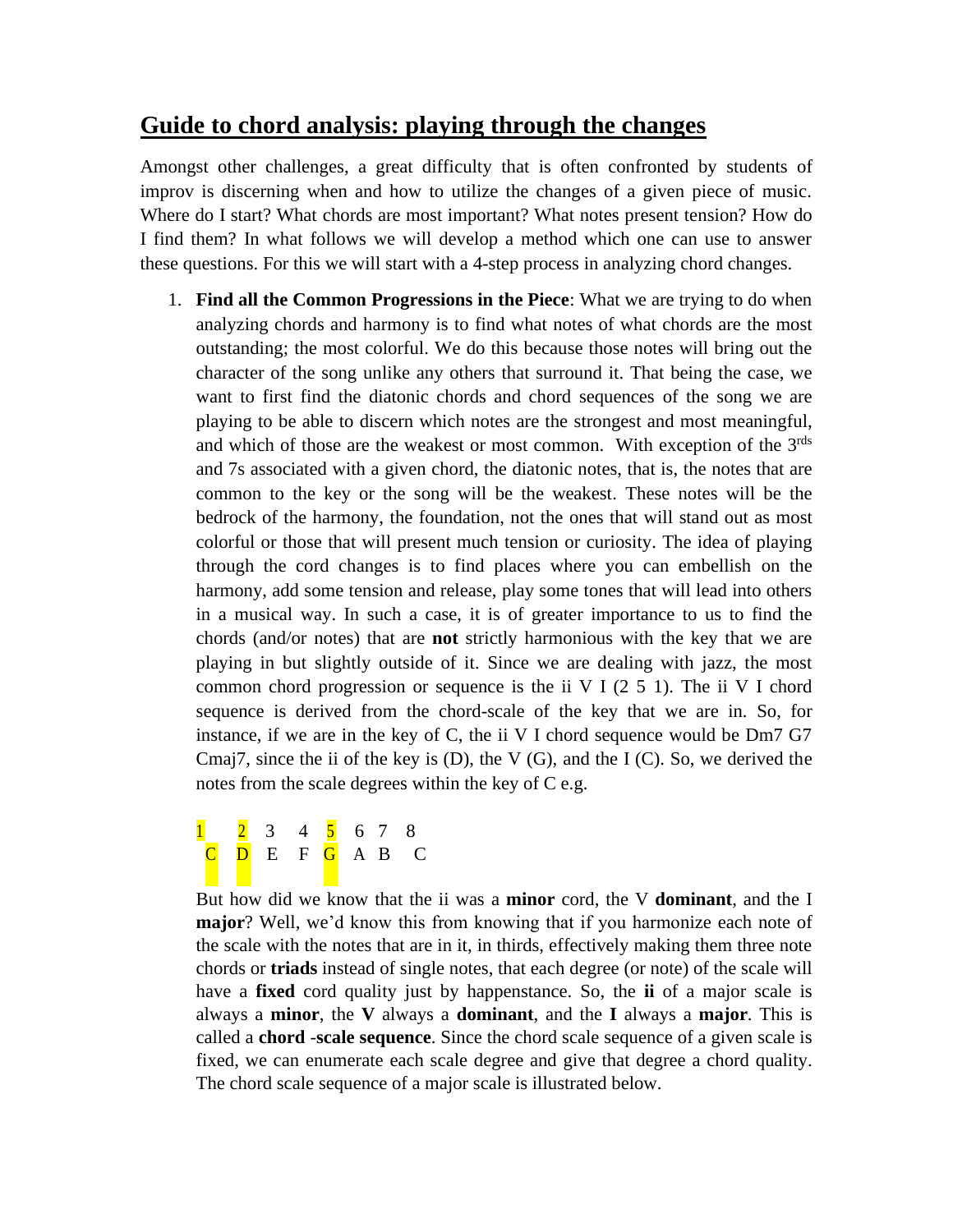**Major Chord Scale Sequence:** 

**1 2 3 4 5 6 7 8 Maj min min maj Maj/dom min dim maj**

Since the sequence is constant, we can identify a pattern and commit it to memory. In the case of the major scale, every major scale has **3 major** chords, **3 minor** chords, **1 dominant**, and **1 diminished** chord in its natural form. Now if we take this sequence and apply it to the C major scale, we will have the following chords:

**1 2 3 4 5 6 7 8 Cmaj(7) Dmin(7) Emin(7) Fmaj(7) G7 Amin(7) Bdim(7) Cmaj(7)**

**2. Find the outlying cords:** In heed of simplifying the process of finding the outlying notes we must first find all the ii V I and ii V sequences in the piece.<sup>1</sup> We do this because, as we have found from the above, the ii V I sequence is common to the C scale or whatever key we are playing in. That being the case we can bracket these sequences and all other chords that are diatonic (or directly related to the key) as they already fall under the harmony naturally. Thus, there is nothing particularly interesting about them. They are the notes that are the most common. We want to find the notes that are the least common because those will supply the most interesting contrast. The notes of the key of the song, in this case the notes of C major, can be seen as the base of the song or harmony, and the outlying notes and chords the alterations to that harmony or base. So, after we have found the main chord sequences throughout the song lets now focus on trying to find what chords are outside of the natural key we are playing in. This will become more obvious as you get better acquainted with your chord-scales. If we take the first 8 bars of a classic swing tune like moonglow, we will see that there are a couple chords that are outside of the natural key of C. These chords are: **Fm D7 Cdim Bb7 B7 C 7**



<sup>&</sup>lt;sup>1</sup> Often times the ii V I sequence will only appear in a song as a ii V with the I chord implied. Keep this in mind when you are search through a piece of music.

**Fig.1**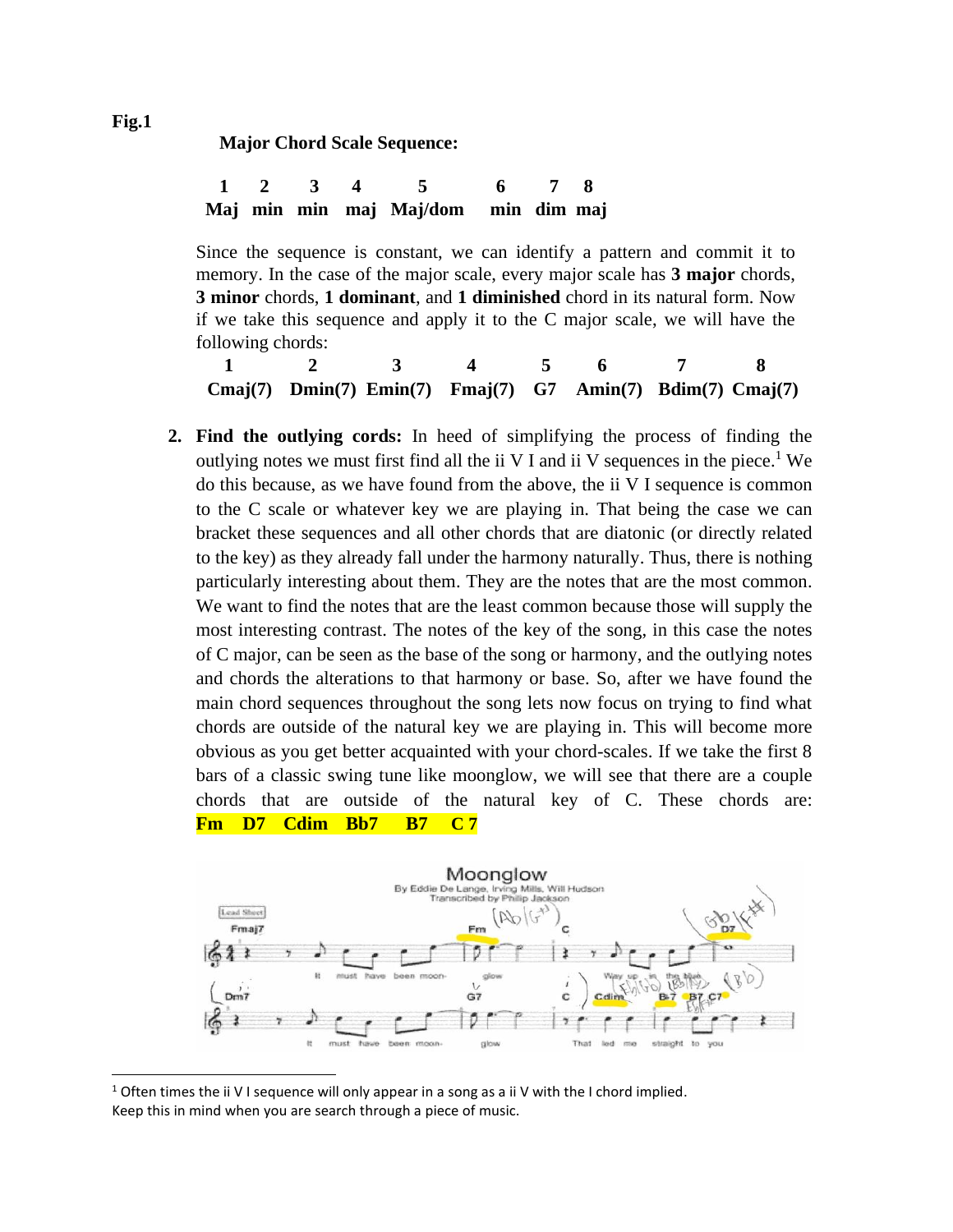If we look back at the C major Chord Scale in **Step** 1, we see that none of these chords fit in the natural key of C since **F** is a **major** chord in **C**, not a minor**. D** is a **minor** chord in, **C** not a dominant. **C** in the key of C is a **major** not a diminished, the note **Bb** is not even in the scale, **B** is a diminished in the key of **C** not a dominant and C in the Key of C, again, is a **major** not a dominant. So, while all these notes (with exception of the **Bb**) are all in the key of C, the **notes that define their quality are not**. Now does that mean that the author of the music made a mistake. Not quite, just because the notes in these chords do not align with the C major scale doesn't exclude the possibility that there might be ways that we can alter the C major scale to compliment these chords nor does it mean that such a sequence might not sound good. What we can tell from this is that the author has done some interesting things with the harmony that will be worth our attention given the fact that these chord qualities are outside the key of C, they will likely introduce some interesting colors.

**3. Find the Outlying Notes within the Outlying Chords:** As per **Step 2** we found the outlying chords but that in-and-of-itself does not give us enough information unless we go a bit further and break down or **arpeggiate** those chords as to find what notes make those chords unique from the C scale. Let us start with **Fm**. We know the note **F** is in the key of C but if we harmonize the note **F** with the key of C respectively making it a three-note chord, we get a major chord not a minor. Now we must ask what makes the **F** minor and not major? What is the variation in notes? Let us break the chord down and see.

## **F major** = F A C **F minor** = F Ab C

So, as can be seen from the above, the only note that separates a major chord from a minor is the **third**, in which case the third is a **flat third** in a **minor chord**. So, Ab would be our outlying note; the note of which is not in the key of C but in the chord **Fm** that will directly contrast the scale of C major thereby giving us a color note to target when the chord **Fm** comes up. If we apply this process to the rest of the outlying chords, we listed in **Step 2** we will come up with the following outlying notes:

**Fig.2** Uncommon Notes within the uncommon Chords

 $\mathbf{Fm} = \mathbf{Ab} \quad \mathbf{D7} = \mathbf{F\#} \quad \mathbf{Cdim} = \mathbf{Eb} \quad \mathbf{Bb7} = \mathbf{Bb} \quad \mathbf{B7} = \mathbf{Eb} \quad \mathbf{C7} = \mathbf{Bb}^1$ 

**4. Relating the outlying notes to Scales and Modes Relative to C major:** From **step 3** we have derived the outlying notes from each of the outlying chords in the first 8 measures of Moonglow. Now the question is how do we use them? Well in general you can use them any way you want to, though the most common

 $<sup>1</sup>$  For the sake of simplicity I have only expressed one outlying note per chord though there can be more,</sup> as in the case for Bb7 there is a Bb and/ or an Ab that could be used to distinguish its characteristics when playing over the chord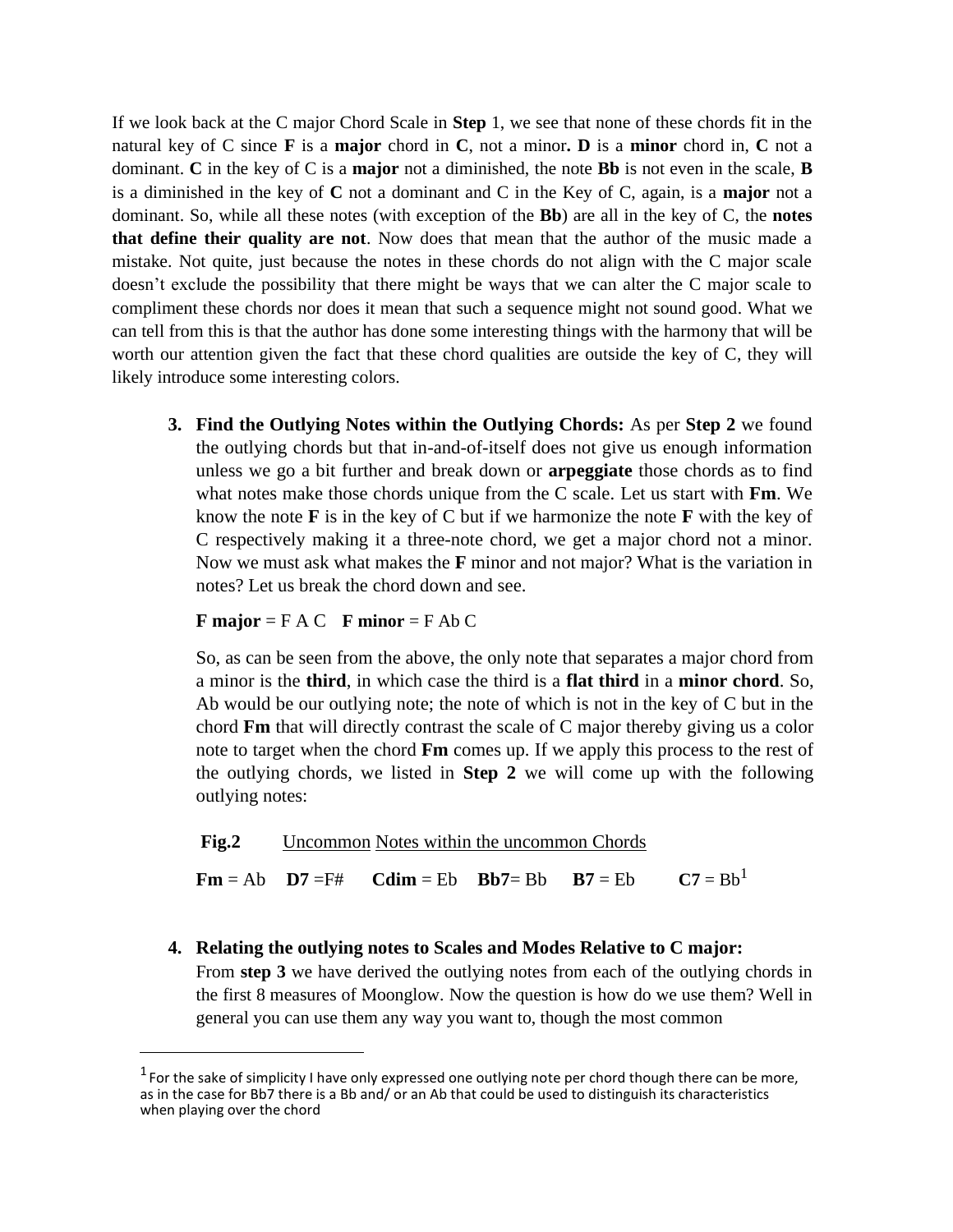approach would be to use them as target notes as you are improvising over the measures where an outlying chord comes up. So, where a Cdim comes up you will incorporate an Eb in our phrase. It is important to remember, however, that we are not just trying to match notes with chords, rather we are trying to make music that complements the harmony of the song we are playing. That being said, it behooves the improviser to keep in mind that all of these notes are not just outlying tension notes, they also have a certain sound and a certain feeling. This can be better realized if we relate these notes to the modes of the C scale. That's right… the notes that we derived from the outlying chords aren't just random notes, they actually do have something to do with the key of C and getting familiar with the scales and modes these notes come from will give you a better idea of how and when to use them as they all have a certain *color*. So, the author was not just picking random chords that were outside of the key of C but they actually relate to different forms of the C Scale. I will list the correlations below:

**Fm**: The **Ab/G#** that comes from the Fm gives us a **C major** scale with a **#5**. A major scale with an added 5# is known as the **Bebop scale**.

**D7**: The **F#** coming from the **D7 chord** gives us a **C major** scale with a **#4**. A major scale with a sharp  $4<sup>th</sup>$  is known as a **Lydian mode**.

**Cdim, Bb7, B7, C7**: The **Eb** and **Bb** from these chords gives us a **C minor pentatonic** which is close to the **C blues scale**. The C minor Pentatonic is **C Eb F G Bb. C blues** adds a flat 5 often used as a grace note **C Eb F Gb G Bb**

So here we see that the 6 outlying chords of the song produce **3 different types of C scales** for us to utilized when improvising over this tune. The **C Bebop Scale**  (C Major with an add #5 (G#), The **C Lydian mode** (C major with an F# instead of F Natural), and **a C minor Pentatonic**. Now, again the way to be most effective is to get a sense of what you like to hear as a listener and as a player being that these scales all have a different sound to them. For instance, the **G#** in the **bebop scale** gives it more of a ragtime or gypsy type of color. The **#4** in the **Lydian mode** gives it a **dreamy/floaty** type sound. The **Pentatonic minor** gives us a **bluesy color**. Also, you don't have to look at these outliers as three different scales. That is just another way of looking at it. I presented this prospective because having a few different views on how this all comes together can help one visualize what is going on. People also vary in the ways that they process information so looking at the notes as single outlying notes rather than notes that correspond to different types of C scales might be a helpful way of looking at it for some but not for others. There are essentially three ways one can conceptualize the outlying notes. **1)** as single notes relative to the outlying chord they come from. **2)** As notes relative to different C Scales.